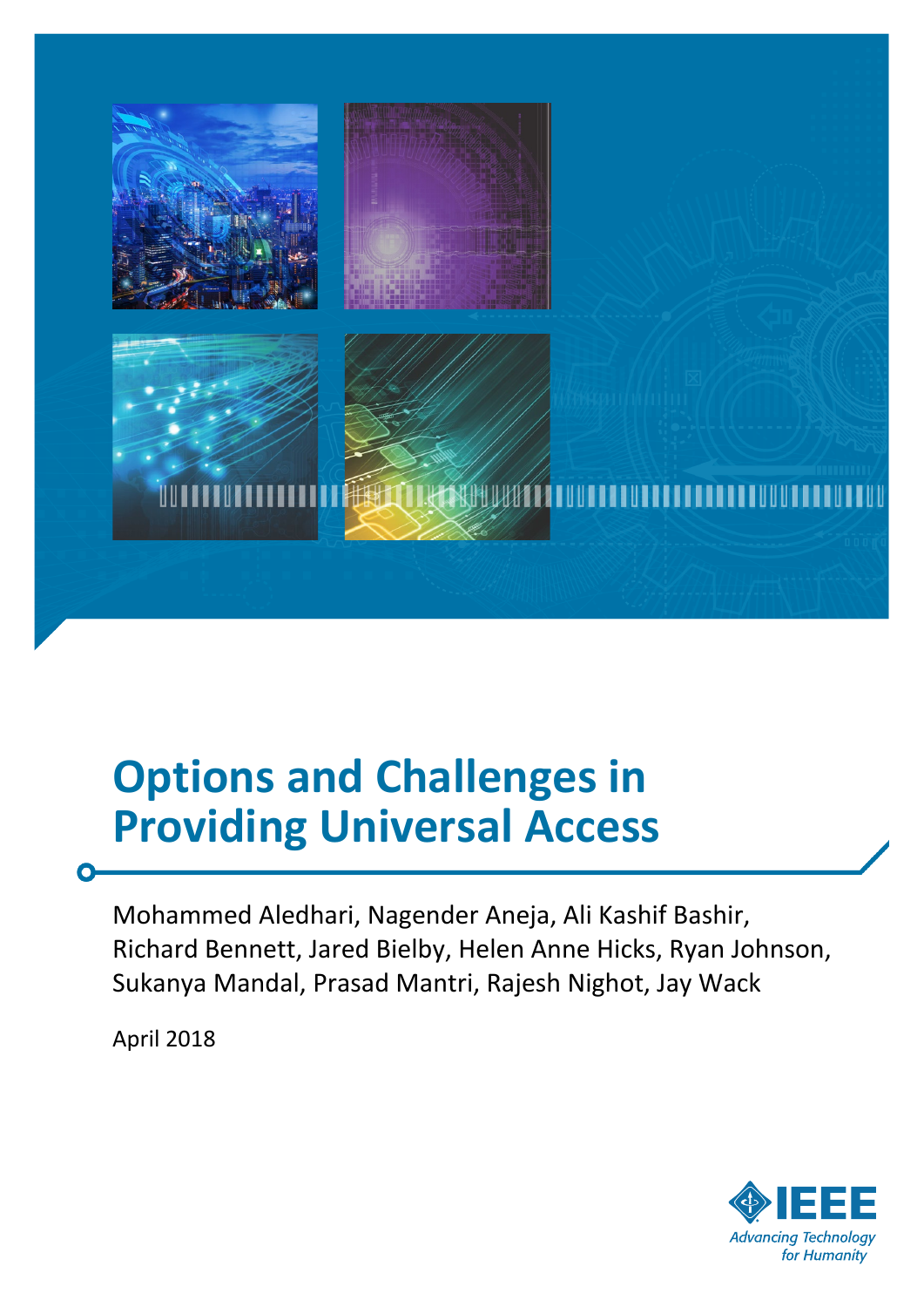Copyright © 2018 IEEE - All rights reserved.

#### **Disclaimer**

*This document represents the considered judgement and personal views of the participating individuals listed on the following page with expertise in the subject field. It shall not be considered the official position of IEEE or any of its committees, and shall not be relied upon as a formal position of IEEE. It is produced by the IEEE Internet Initiative to enhance knowledge and promote discussion of the issues addressed.*

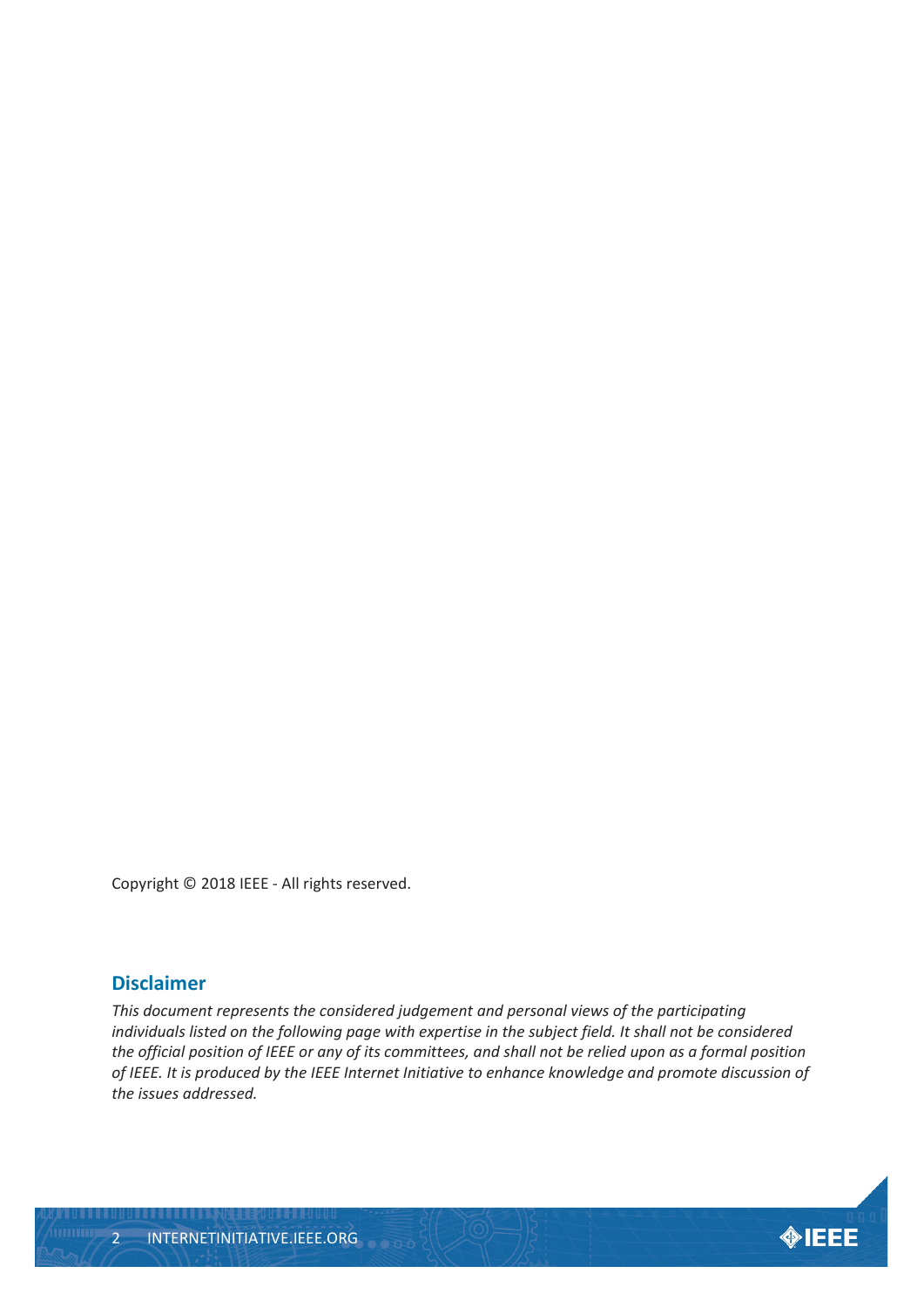#### **Authorship:**

**Mohammed Aledhari**, *Doctoral Associate*, *Western Michigan University*

**Nagender Aneja**, *Senior Manager*, *Universiti Brunei Darussalam* **Ali Kashif Bashir**, *AssociateProf.,UniversityofFaroeIslands,Denmark***Richard Bennett**, *Founder, High Tech Forum*

**Jared Bielby**, *Co-chair, International Center for Information Ethics* **Helen Anne Hicks**, *Lecturer*, *North Park University* **Ryan Johnson**, *Sr. Manager, International Public Policy, Access Partnership* **Sukanya Mandal**, *IndependentResearcher*, *Data Science* **Prasad Mantri**, *Principal Engineer*, *Oracle India* **Rajesh Nighot**, *Manager,Power SystemStudiesGroup,Dar Engineering* **Jay Wack**, *President*, *TecSec Inc.*

#### **Executive Editors:**

**Jared Bielby**, *Co-chair, International Center for Information Ethics* **Sherrill Fink**, *Freelance Technical Writer/Editor* **Helen Anne Hicks**, *Lecturer, North Park University*

#### **Additional Editors:**

**Nagender Aneja**, *Senior Manager*, *Universiti Brunei Darussalam* **Ali Kashif Bashir**, *AssociateProf.,UniversityofFaroeIslands,Denmark***Richard Bennett**, *Founder, High Tech Forum*

**Ryan Johnson**, *Sr. Manager, International Public Policy, Access Partnership*

**Maike Luiken**, *CEO, Luiken International Inc*.

#### **Advisory:**

**Maarten Botterman**, *Board of Directors*, *ICANN*

**David Fuschi**, *Independent Consultant*

**John Laprise**, *Market Research Manager, Radiological Society of North America* **Raghuraman Rajanarayanan**, *National Institute of Technology, Tiruchirappalli* **Gopalakrishnan Renganathan**, *AssistantProfessor,SaranathanCollegeofEngineering***David Richardson**, *ControlsEngineer,ControlsPower Maintenance & Electric,Inc*.

**Keisha Taylor**, *Director, Caribbean Diaspora for Science, Technology & Innov*.

**Garrick Villaume**, *Chief Technology Officer*, NetZro, LLC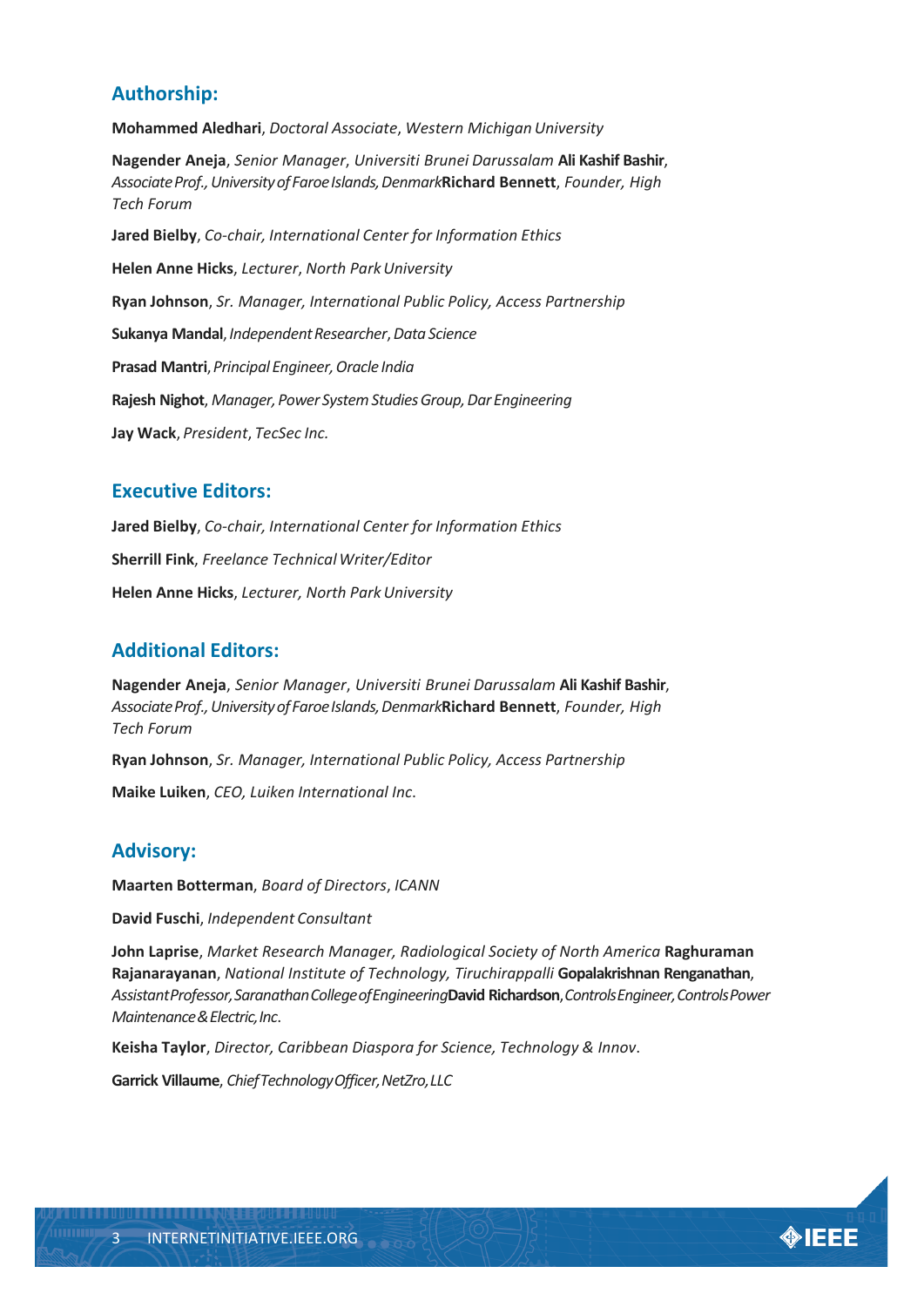# **Table of Contents**

 $\bullet$ 

| Different Business Models to Lower the Cost of Internet Access 13            |
|------------------------------------------------------------------------------|
|                                                                              |
| Challenge & Solution: Universal Education, Digital Literacy, and Content  15 |
|                                                                              |
| Challenge and Solution: Disinterest and Lack of Motivation 18                |
|                                                                              |
|                                                                              |

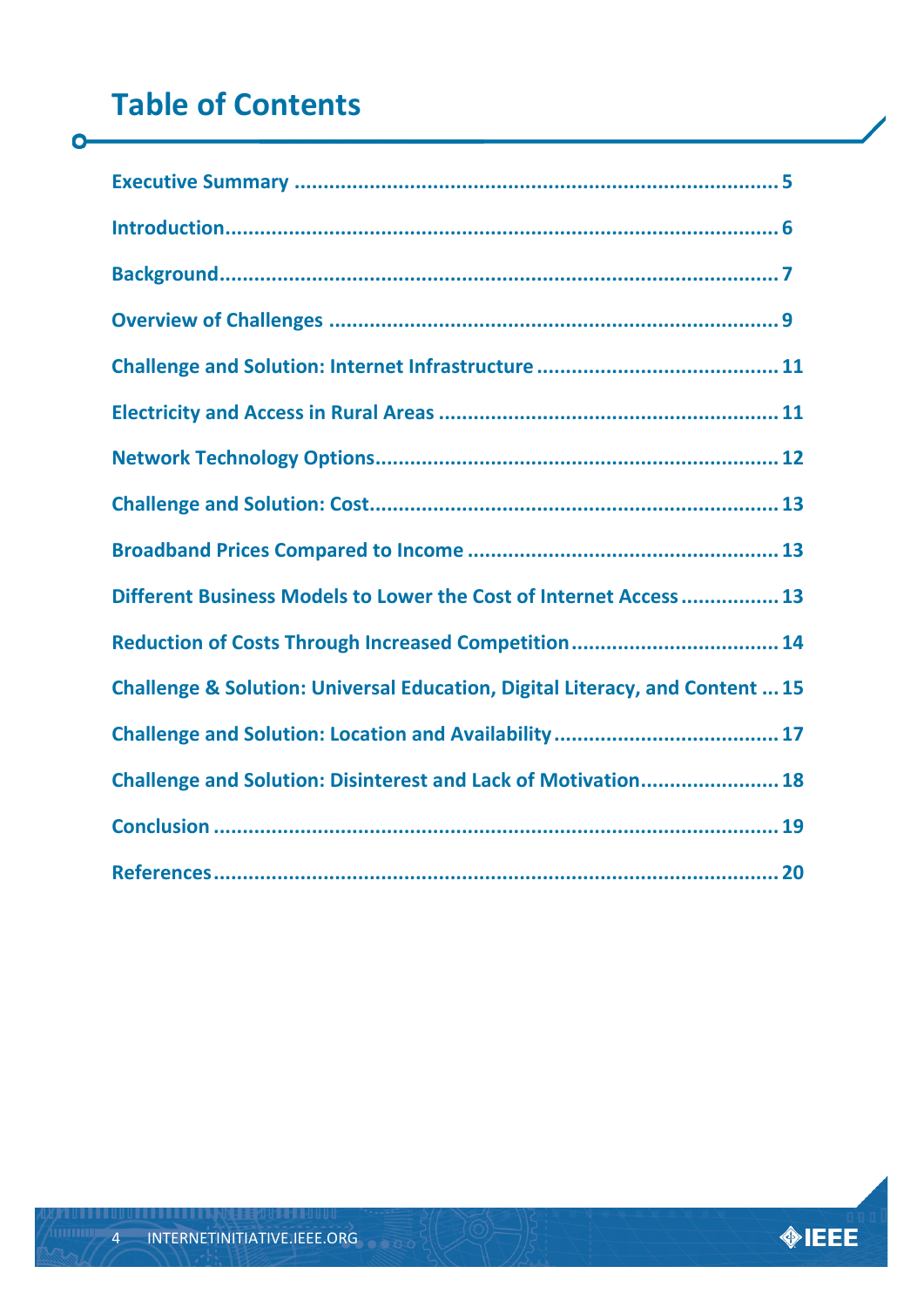## <span id="page-4-0"></span>**Executive Summary**

Global efforts towards achieving universal Internet access are encouraging, however many obstacles and challenges to providing this commodity for all global citizens still exist. The authors of the following white paper have identified five challenges in providing universal Internet access, positing potential solutions for each. The first challenge is infrastructure, with solutions focused on providing electricity and access in rural areas, options for infrastructure, and choosing types of infrastructure, including wired and wireless networks. The second challenge posited is cost, where solutions seek regulatory authorities to help shape markets to promote competition and ease of connectivity, which should lead to lower cost. The third challenge is digital literacy, where solutions look to localizing language online as a basis to providing digital skills. The fourth challenge is location and availability, where solutions include the use of innovative technologies and trending business models to reach the most remote locations. The final challenge is disinterest, where relevance and personal context are suggested as means to providing personal connections to the value of Internet access.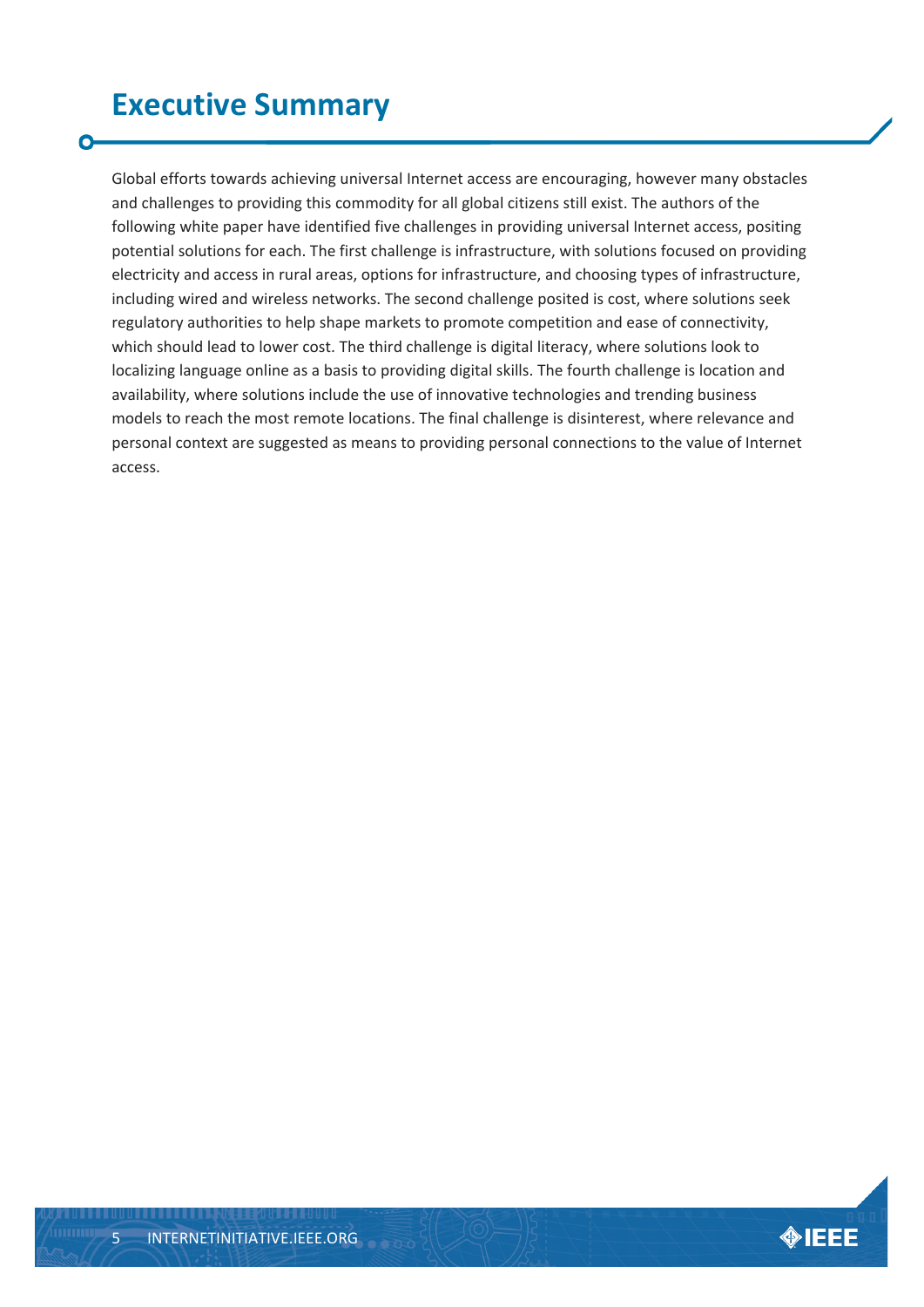### <span id="page-5-0"></span>**Introduction**

Universal access to the Internet surpasses geographical and political borders, gender, age, cultures and economies. The Internet's open, interoperable standards reduce barriers to interaction among people, giving rise to flexible options for connecting the human population, both technically and socially.

Internet access evolves as the Internet itself evolves. From its humble beginnings as a closed communication network of the U.S. Department of Defense and a number of Universities, to the hub of global communications everywhere from banking to entertainment to commerce, the Internet has grown from a small project to a massive communication network that encompasses so much more than a mere repository of information and communication between nodes. The Internet has opened up new spaces for interaction that transcend traditional borders of citizenship, making way for the advent of the global netizen (i.e. "Internet citizen" or "net citizen"), and allowing new interfaces for interacting with the world around us. Although the Internet's very openness creates several undesirable issues, ranging from political manipulation to cyberhacking, the great societal benefits of the Internet make it imperative to provide access to as many people as possible. Yet, large portions of the world's population still do not have Internet access. This paper examines the challenges and proposes solutions to achieve the goal of universal Internet access and use.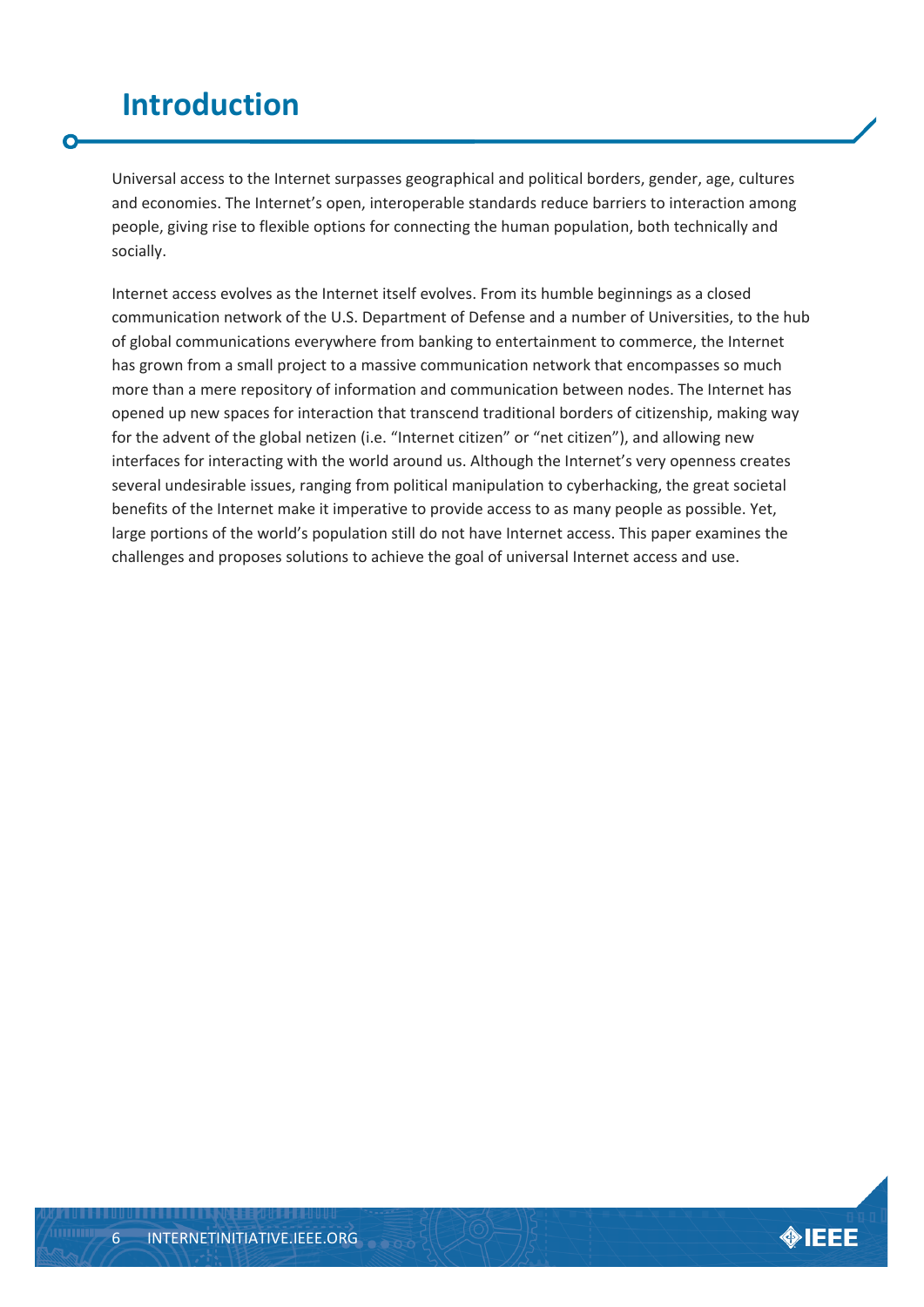### <span id="page-6-0"></span>**Background**

The early Internet played a limited role and did not drive real-time, massive flows of information as it does today. It was restricted by limited penetration, a narrow set of applications, low bandwidth, heavy and fixed terminals, the demand for advanced computer skills, and high costs of entry. With the advent of email messaging, the value of the Internet as a communication tool grew, and with the creation of the World Wide Web it grew even more.

The Internet now supports a dazzling array of applications. Many users now take for granted the process of accessing and using the Internet in their daily and routine tasks and are dependent on its functionality, from making phone calls to watching videos to chatting with friends and colleagues on social media to using it for work purposes. These users need not comprehend the underlying infrastructure of such communications or software design, and many users are oblivious to the nature and complexity of the processes involved. Because of easy-to-use interfaces and more and better applications, adoption has increased exponentially.

Rapid population growth is creating global pressures for economic and social development that Information and Communication Technologies (ICTs) can help resolve. Specifically, Internet access is of primary importance to:

- 1. **Citizens:** The UN Human Rights Council unanimously proclaimed that the basic human rights that people enjoy offline extend to the online realm as well. To fully embrace these rights, people need reliable Internet connections [1].
- 2. **Education:** Internet use is very important to all levels of education (pre- school through post-doctoral). Students can have access to online learning even if they are far away from their schools. While research via print- based resources is timeconsuming and limited by physical access, Internet-based resources are both faster and more varied. Learning how to verify and validate Internet-based information should be part of the training for Internet use.
- 3. **Government Information and Services:** Internet access plays a significant role in politics and government functions by facilitating discourse, information, and access to services. The UN defines e-government as "the utilization of the Internet and the world-wide-web for delivering government information and services to the citizens [1]." E-government increases the government functions' transparency and allows citizens to interact with legislators to make timely contributions to the decisions that affect them.
- 4. **Healthcare:** The Internet is a useful communication tool between patients and their health providers, especially in emergency cases [2]. Also, Internet access potentially allows health care providers to monitor their patients' activities. Internet access could also be used to provide health care in hard to reach areas that currently lack this very valuable necessity.
- 5. **Social Impact:** Internet inclusion is the cornerstone of connecting people (professional and non-professional) using many social networks such as Facebook, Twitter, LinkedIn, and IEEE's Collabratec, reducing barriers to the transmission of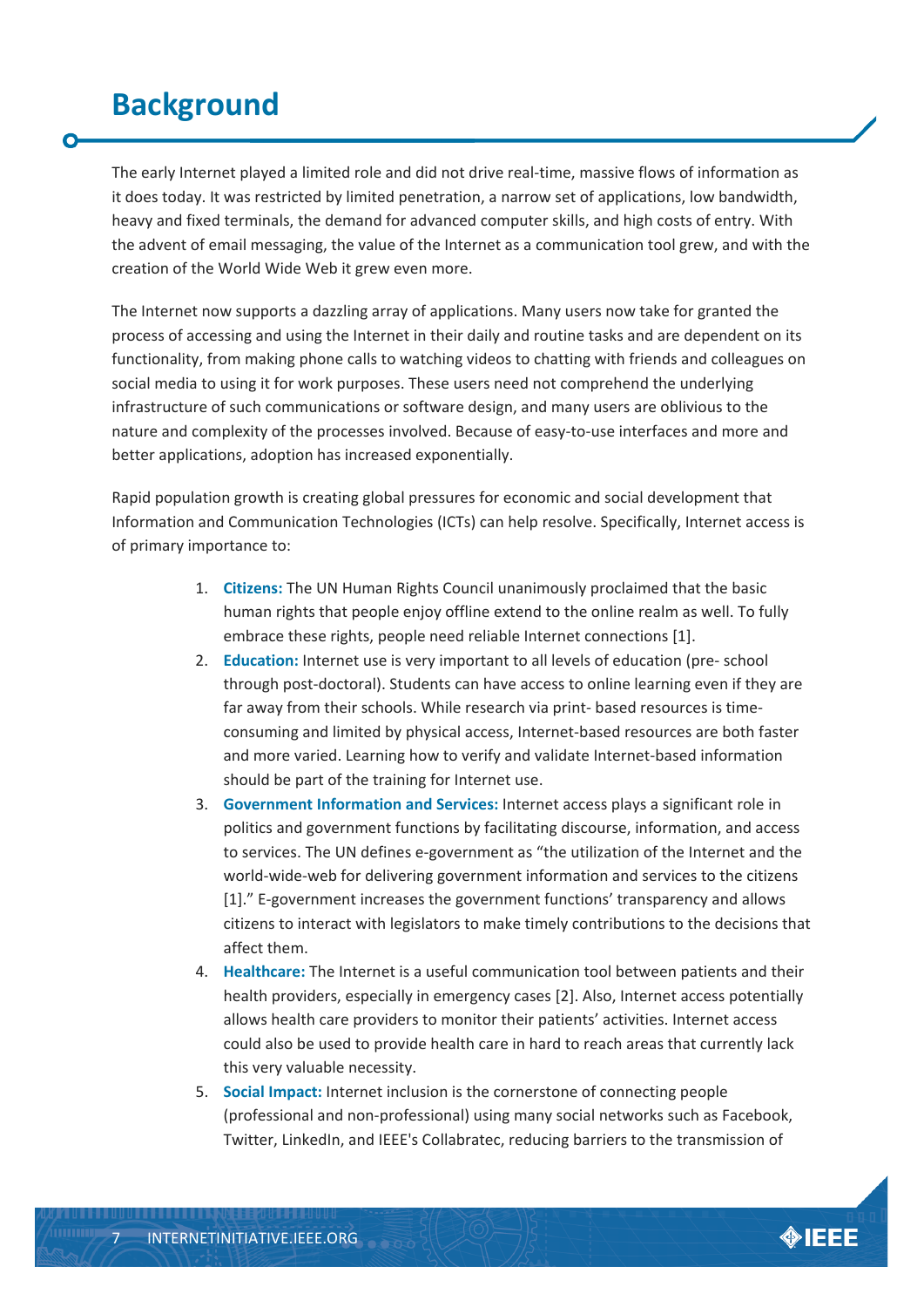information and the connections between people [3]. With that said, social media can be a two-edged sword where manipulation and disinformation via social media can negatively influence and shape culture.

6. **Economy:** Internet inclusion has made economic activities more efficient, faster growing, and less dependent on geographic constraints and limitations [4]. For example, market advertising, GPS-based products delivery, and Internet-based trading are boosting economies significantly.

Accessing the Internet has become a relatively simple technological task for the average individual in developed countries. Accessing the Internet in less- developed countries however is a challenge for many reasons, including lack of infrastructure, limited relevant content in local languages, lack of education and training, regulation and policy unfriendly to technology development and deployment, and high technology costs.

According to data released by the International Telecommunication Union (ITU) on July 22, 2016, around 3.9 billion people, or about half of the world's population have access to, but do not use, the resources available on the Internet. About one- third of the population is offline in the Americas and the Commonwealth of Independent States (CIS) regions. Almost 75% of people in Africa are nonusers, and 21% of Europeans are offline. In Asia Pacific and the Arab States, the percentage of the population that is not using the Internet is very similar i.e. 58.1% and 58.4%, respectively [5] [6].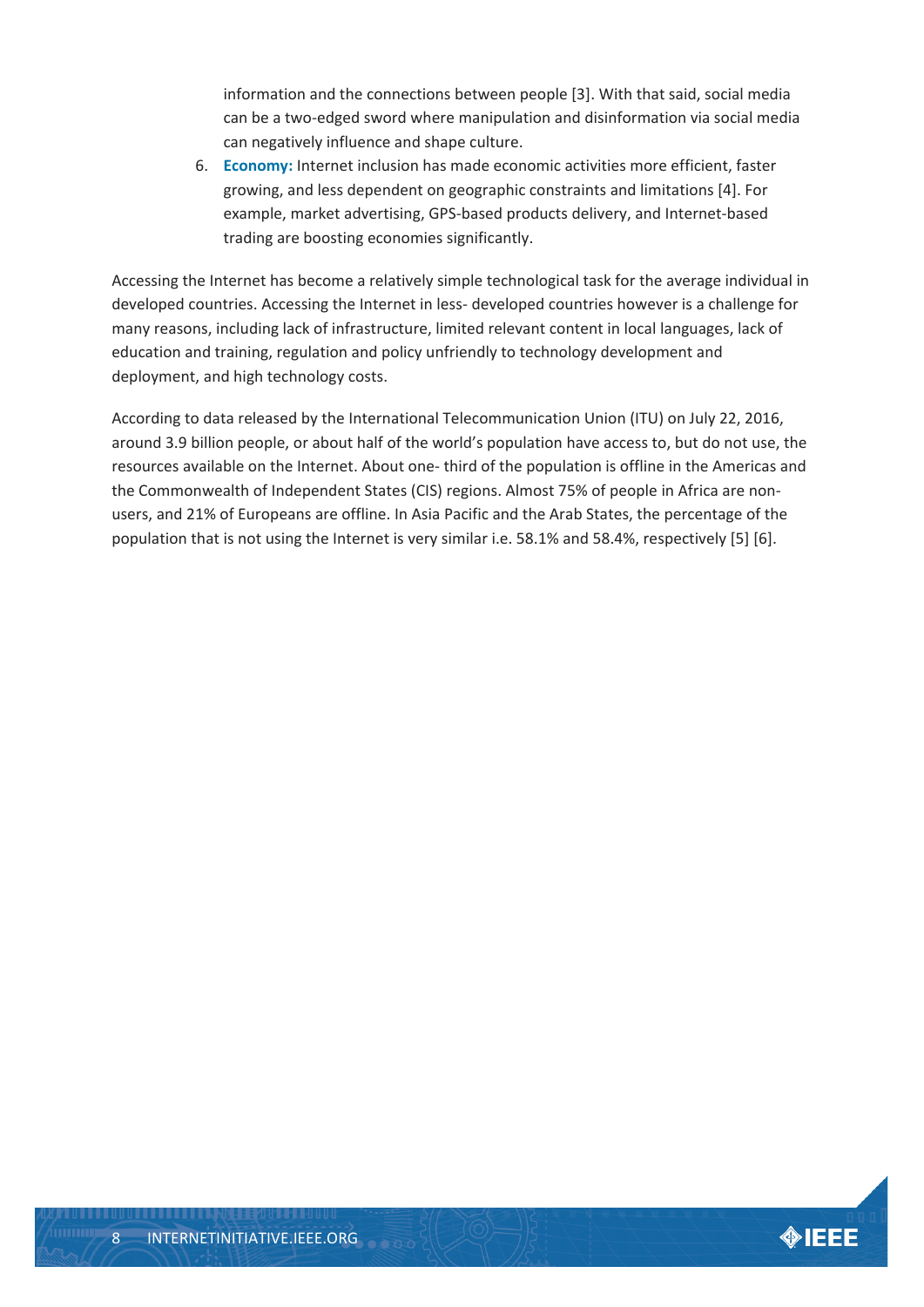<span id="page-8-0"></span>The authors of this white paper have identified five significant challenges as barriers and/or obstacles to universal Internet access. These are:

#### **Internet Network Infrastructure:**

An appropriate infrastructure is critical to connecting the unconnected. Issues include capital scarcity, availability of electrical power, technology choices, and integration issues. Thus, the concerns addressed focus on providing electricity and access in both urban and rural areas, options for infrastructure, and choosing types of infrastructure.

#### **Cost of Infrastructure and Service:**

Cost is a major issue in three areas—infrastructure, Internet service, and user equipment. The capital expenditures associated with delivering infrastructure and services include installing, operating, and troubleshooting for the given infrastructure as well as the administrative costs of running an ISP such as monitoring traffic, and managing customer issues. Regulatory authorities can help shape markets to promote competition and ease of connectivity, thereby reducing costs to both companies and end users. Depending on market structure and regulatory regime, policies may not have the same effect on supply and demand sides. Regulators may also wish to support other values, such as privacy and security, which may increase costs but are important to society.

#### **Universal Education, Digital Literacy, and Content:**

Even if the entire global population were able to connect to the Internet, not all people have the expertise and knowledge needed to effectively and efficiently use it. We must ensure that everyone who desires access also possesses the skills needed to use these information and communication technologies. Furthermore, education must be provided to the local populations as to how they can find and produce relevant local content on the Internet. The content must be relevant to their daily lives for them to want to access the Internet. In many parts of the world, most of the Internet is not available in the local population's language and/or dialect, so both the content and the language must reflect local needs in order to be useful.

#### **Location and Availability:**

Some remote areas of the globe raise unique and difficult challenges for Internet access. A number of new, innovative communication technologies are emerging that may provide effective solutions. These include airborne technologies such as Low Earth Orbit (LEO) satellites, mobile airborne systems such as drones and balloons, and terrestrial solutions such as fixed-location wireless systems operating across a wide range of frequencies. Policymakers are wise to take into account the inventory of new technology tools when planning network buildouts.

#### **Disinterest:**

In light of the four challenges and obstacles listed above, as well as issues of privacy and security, a portion of the global population will still choose not to utilize the Internet. This raises issues of growing digital divides between and among nations, and is less of a technical issue than a policy one.

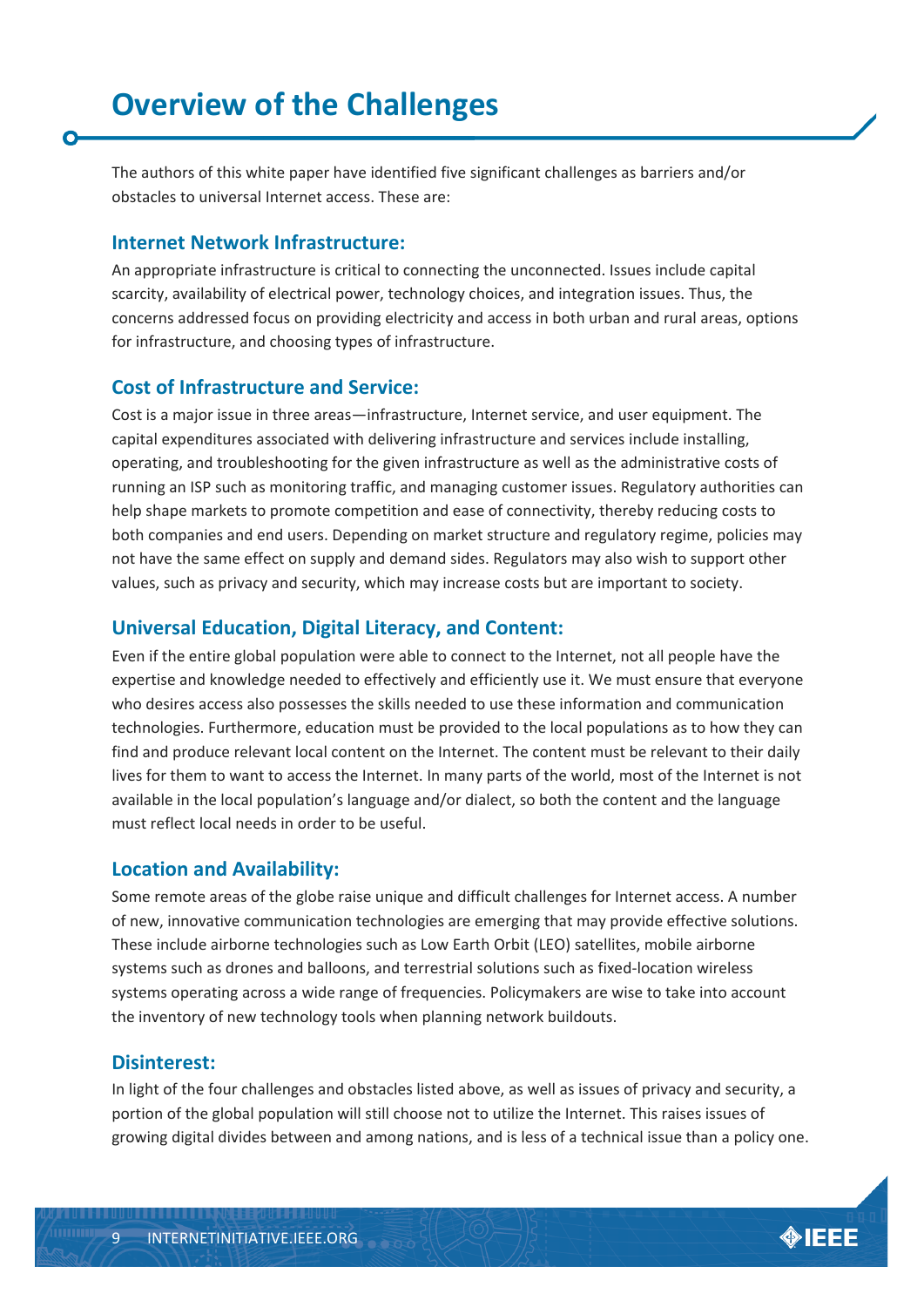While public policy issues are beyond the scope of this current study, policymakers may wish to survey the literature on adoption programs to learn about approaches that have been successful in similar societies.

The remainder of this paper addresses each challenge area and offers some proposed solutions.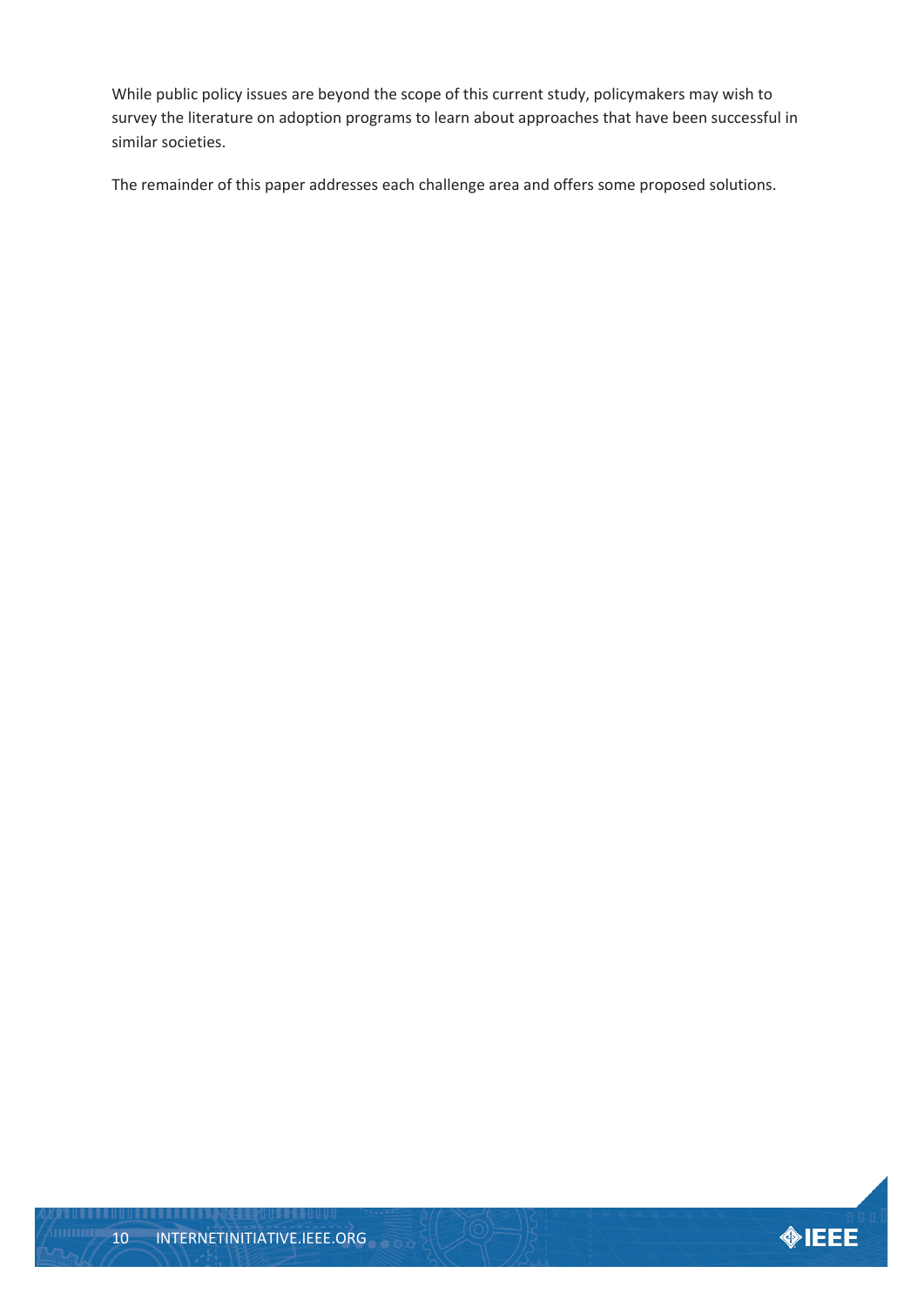<span id="page-10-0"></span>Internet infrastructure involves two distinct types of challenges. Internet access generally requires electricity, which presents a challenge in areas that have not been electrified. Additional factors relevant to specific deployments drive the choice of wired or wireless networks.

#### <span id="page-10-1"></span>**Electricity and Access in Rural Areas**

One of the identified challenges to providing universal access to all is the lack of a reliable and dependable source of electricity for those living in areas of energy poverty. According to the International Energy Agency in 2017 [7], approximately 1.2 billion of the world's population have no access to electricity. Approximately 80% of these live in rural areas. Internet access is difficult but not impossible for this group of the globe's population.

In Central America, Asia, Africa, and other regions and countries that have low electrification rates, one of the solutions to providing these residents with electricity is through the use of renewable energy sources in the form of off-grid or micro-grid electrification systems. The difference between off-grid and micro- grid is the possibility of being connected to the country's traditional infrastructure. A micro-grid system would be able to connect to the traditional electric grid; an offgrid system lacks this electrical connectivity component.

Using solar panels, wind turbines, or geothermal technologies, the off-grid system could provide a source of electricity limited in recurring energy costs for those living in rural and/or remote areas. These systems can be provided by both for-profit and non-profit private organizations as well as public sector agencies.

But once the system is in place, connectivity to the network may remain a challenge. If the rural area is geographically located near mobile service coverage, then the residents could use their smartphones to connect to the Internet. Additional technologies, such as Satellites and High Altitude Platform Stations (HAPS) for wireless communications can extend coverage over difficult and expansive terrain.

In some cases, mobile phones were being used prior to the installation of the renewable energy offgrid systems. Where did the electricity come from to recharge the mobile phone batteries? One solution was for one village resident to collect all of the phones and take them to the nearest charging station. This could be several hours away. However, solar-powered keychains are arriving on the market that contain a handheld solar Photo-Voltaic (PV) array, and these can be used to charge small batteries. With wireless data connections such as 4G LTE or 5G, these residents can be connected to the Internet.

But the best solution to the scarcity of electric power is expansion of the grid itself.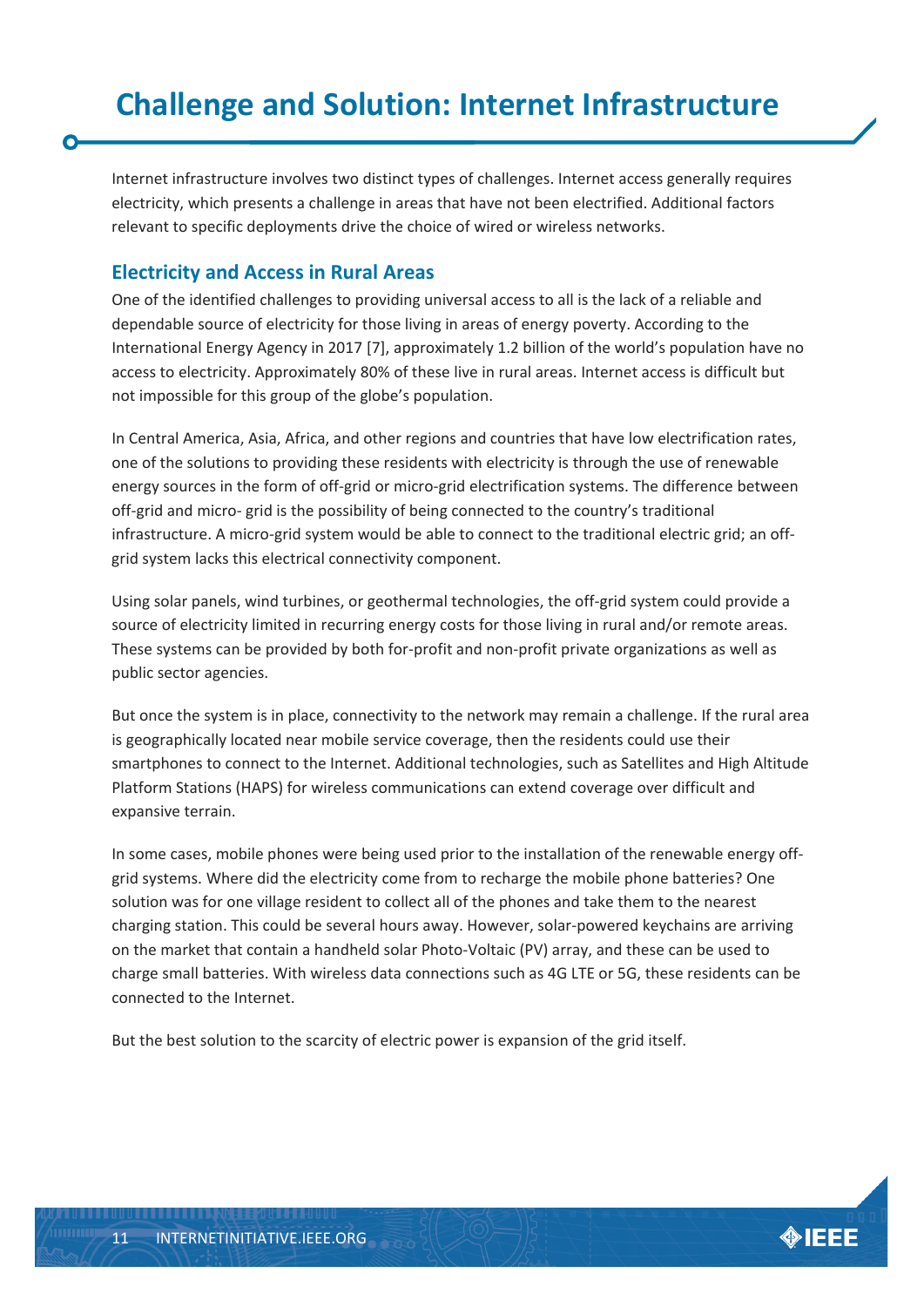#### <span id="page-11-0"></span>**Network Technology Options**

Internet infrastructures can be divided into two main categories: wired and wireless. Wired infrastructures include Digital Subscriber Line (DSL), cable modem, and fiber optic. Wireless technologies include satellites at various altitudes, 3GPP cellular networks, aerial drones and balloons, and fixed wireless networks. Internet infrastructures cover three kinds of population zones, urban, semi-urban, and rural according to conventional demographic analysis [8].

In rural areas, providing basic infrastructure is a financial challenge. Improving efficiency of existing infrastructure is another challenge to incorporate a maximum number of users. User demands increase daily in terms of bandwidth, quality, and reliability needs as new and innovative services proliferate. Infrastructure, on the other hand, is not expanding at the same rate and is one of the challenges in providing universal access.

The existing Internet model consists of two layers: infrastructure platforms and service platforms. In this model, infrastructure is used to lay out the grounds for service providers to offer their services to customers. As the ICT industry has rapidly grown, existing infrastructures have been unable to keep up with increasing bandwidth demands [9]. Thus, they do not have the capacity to incorporate the additional traffic that will be generated by the increased number of users. At the same time, changing the entire infrastructure could prove to be too expensive.

To solve this problem, ICT researchers proposed the concepts of virtual networks, content delivery networks, and small switching centers [10]. Virtual networks lie on top of the existing infrastructure, providing greater opportunities for efficiency, improving security, and handling more diverse traffic requirements. In 5G networks, with the emergence of more stakeholders in the Internet, the service provider is subdivided further into: virtual network providers, virtual network operators, and service providers. Content delivery networks reduce transmission time and cost by staging information close to users. Switching centers – also known as carrier-neutral collation centers or Internet Exchange Points – further reduce time and distance by enabling networks to interconnect at more places.

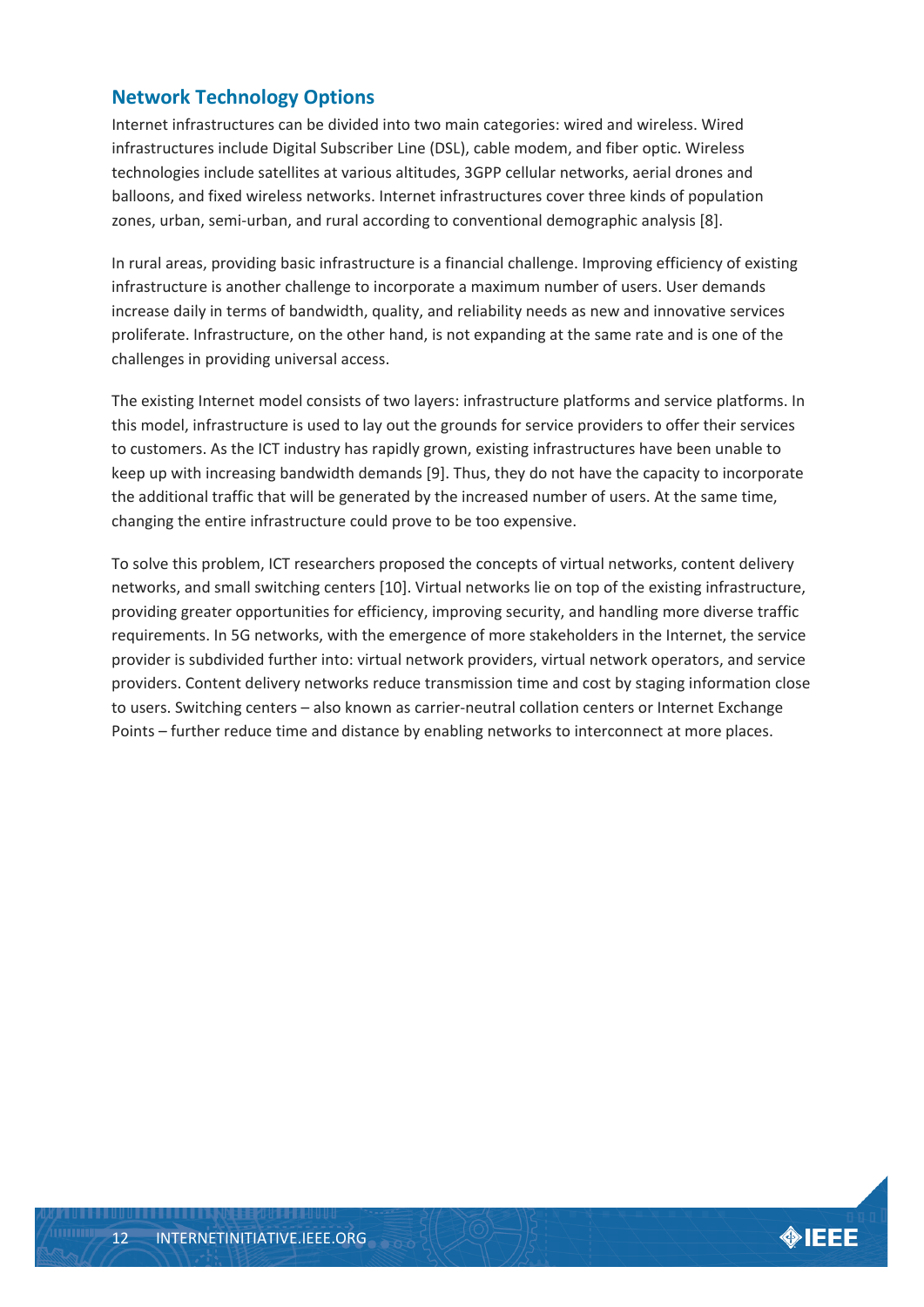<span id="page-12-0"></span>Internet access has become an essential utility and an integral part of our lives. However, as mentioned above, more than half of the world population is still offline, and cost is one of the primary reasons for this discrepancy.

#### <span id="page-12-1"></span>**Broadband Prices Compared to Income**

By early 2016, international Internet bandwidth reached 185,000 gigabits per second, up from 30,000 gigabits per second in 2008. But bandwidth is unequally distributed globally. Absence of bandwidth remains a major impediment to improving Internet connectivity in developing and least developed countries. Subscriber entry-level broadband services across the world range from as low as \$5 per month to a high of \$1,700 per month. However, the range for most countries falls between \$5 and \$60 per month [11].

Low prices in Russia, Sri Lanka, and India can be at least partly attributed to low labor costs, a high level of competition between the suppliers, and government policies on infrastructure, finance, and licenses aimed at keeping prices low [12]. A total of 12 nations offer broadband prices of \$10 or less per month. The least expensive broadband is just \$5.5 per month in Sri Lanka. Cuba has by far the most expensive broadband services at around \$1,753 per month. The second most expensive broadband is Swaziland, at \$875 per month.

The cost of Internet seems to be falling in all parts of the world. Three years ago, the world's average price for fixed broadband was 115% of Gross National Income (GNI) per capita. This is now reduced to 40% of GNI per capita. In the majority of the world, the price of broadband is still very high relative to income, which hampers users from using the Internet. Prices are generally linked to the nation's income level, with the lowest relative prices often found in countries that have the highest incomes.

#### <span id="page-12-2"></span>**Different Business Models to Lower the Cost of Internet Access**

One possible solution to cost challenges is to create business models that lower the cost of Internet access. Two possible options are outlined below:

*Community Internet or Crowdsourcing:* In this model, Wi-Fi signals are divided into two signals: one dedicated for private use and another for shared purposes for subscription holders. Users may share their home Wi- Fi in exchange for free Wi-Fi at other locations. Hotspots are free for users who contribute, offering the elimination of roaming charges. In addition, a growing number of municipalities, such as New York City, install free Wi-Fi or allow companies such as Google to provide advertising-supported Internet access.

*Alternatives to Full Internet:* In certain parts of the world where it is expensive to provide end-toend, always-on connectivity, other methods such as Information-Centric Networking or Delay Tolerant Networking may be explored. Information-Centric networking may help provide local services and content without being end-to-end connected. Internet-in-a- Box is a small and inexpensive device that provides essential Internet resources without any Internet connection. It

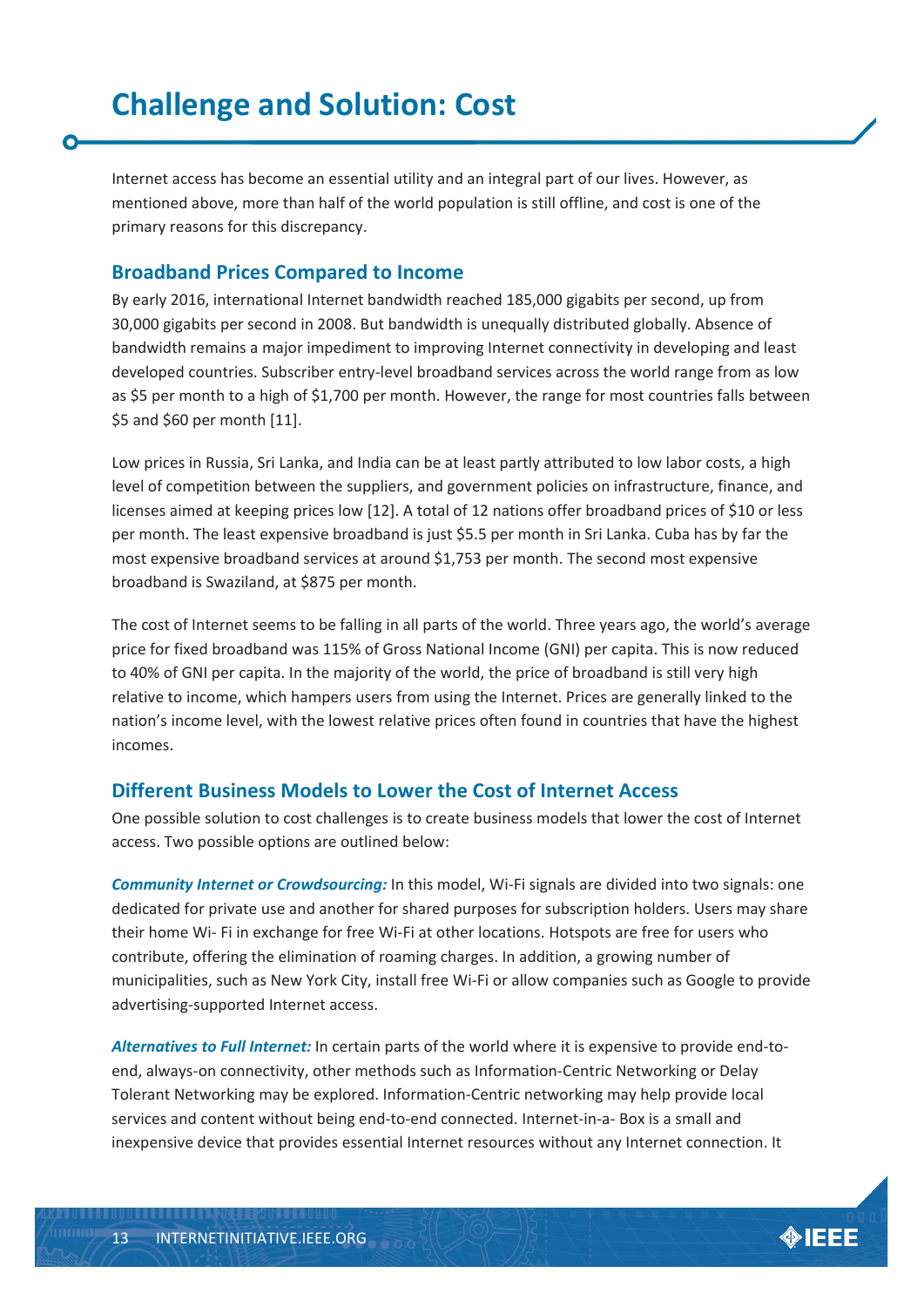provides a local copy of half a terabyte of the world's free information. However, such devices need to connect to the Internet periodically to refresh their content.

#### <span id="page-13-0"></span>**Reduction of Costs Through Increased Competition**

Research by the Internet Society and Organization for Economic Co-operation and Development highlights the causation between improved competition and lower prices in the Internet market, linking lower prices with better developed Internet infrastructure. They outline a number of steps for promoting competition in the Internet market, including liberalization of telecommunication markets, dissemination of locally-produced content, and the reduction of complex licensing and investment restrictions that create barriers to entry into the telecommunications market [13].

Additional cost reductions from increased competition are created with increased spectrum allocations, where greater numbers of mobile operators result in lower prices. Policymakers can assist in the above liberalization of telecommunications markets by assuring fair distribution of assets, reducing and eliminating taxes on telecommunication markets, and through compulsory infrastructure sharing [13].

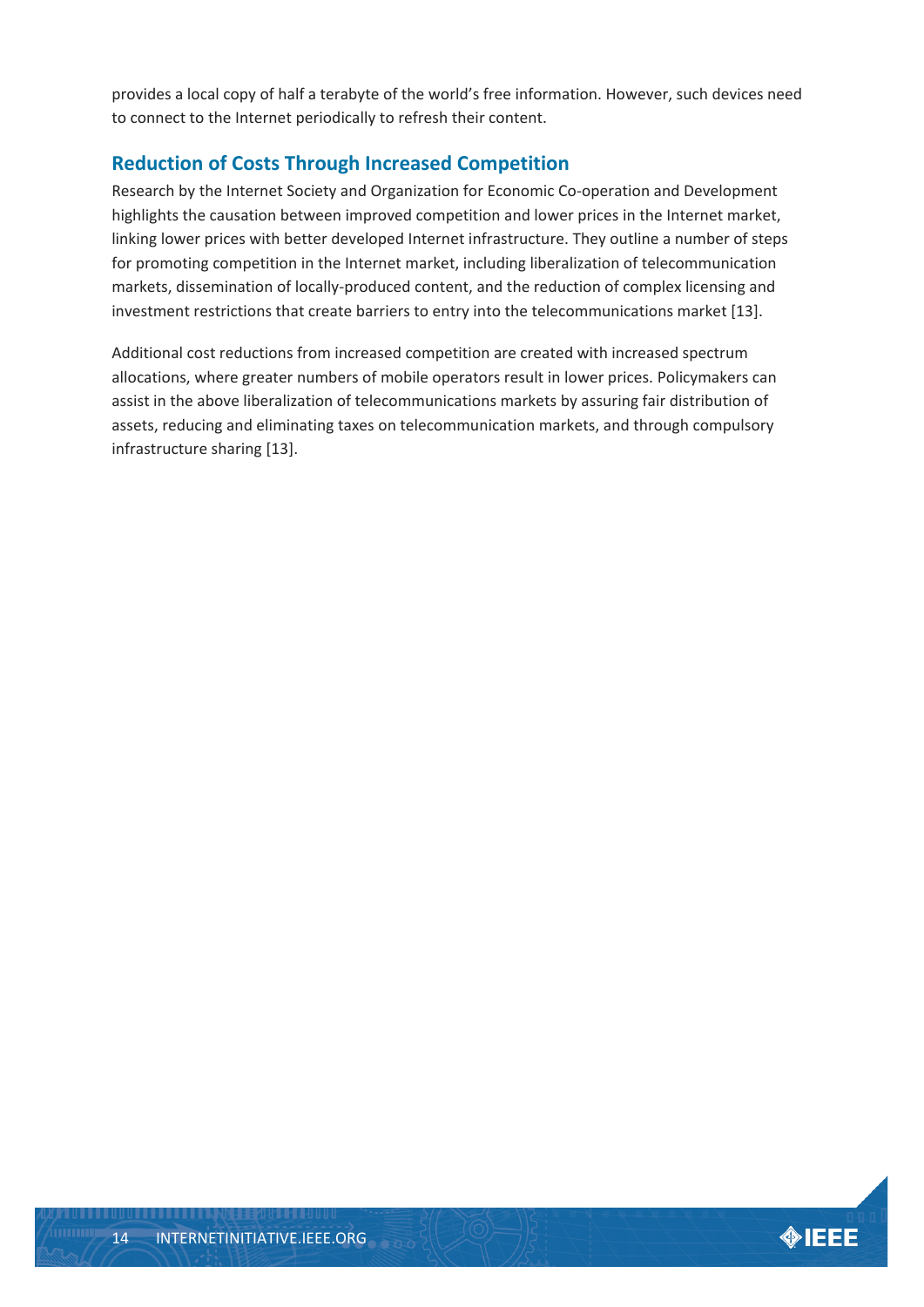# <span id="page-14-0"></span>**Challenge and Solution: Universal Education, Digital Literacy, and Content**

The prerequisite of Internet literacy is general literacy. Previous literacy movements were aimed at assisting with reading and writing the spoken language. At the advent of the information age, the movement evolved to include computer literacy, focusing on efficient and effective use of traditional personal computers, a focus that was relevant until technologies changed and mobile devices began to proliferate.

Computer literacy thus became digital literacy, defined as "the ability to use information and communication technologies to find, evaluate, create, and communicate information, requiring both cognitive and technical skills." [14] One who is digitally literate can use a variety of hardware and software in his or her search for information. A person who possesses digital literacy can also search, retrieve, evaluate, and analyze information, its source, and its content. Communication and collaboration with colleagues and other peers via digital means is also a byproduct of digital literacy skills.

Thus, one of the main challenges of providing universal Internet access and inclusion is digital literacy. UNESCO Institute for Statistics [15] reveals the world adult literacy rate at 84.1%, and for youth, 89.1%. Only sub-Saharan Africa and South and West Africa have adult literacy rates lower than 50%. South-East Asia has a slightly higher adult literacy rate of 60%; however, the youth literacy is as high as 89%. Based on these rates, increasing digital literacy will prove the biggest challenge in some regions of Africa and South-East Asia. Without digital literacy, full social and economic benefits of universal access and inclusion cannot be achieved.

A range of skills, some more complex than others, are required to access the range of online facilities. As indicated by the results of the UK Children Go Online Project [16], digital skills are variedly and unequally spread across the population with age, gender, and social-economic status all associated with different literacy levels. Younger people with home Internet access are likely to spend more time on the Internet and will thus have better Internet skills as compared to others [16].

Sufficient local expertise is required to create a local Internet ecosystem that can promote universal access. This expertise can be developed through training, which can be provided by a variety of stakeholder groups. A number of options exist for increasing Internet literacy, especially through engagement of non-governmental organizations (NGOs), non-profit organizations (NPOs), Government Authorities, Schools and Education Institutes.

The European Union has more than a 90% adult literacy rate. However, according to Infographic [17], 22% of the EU population has no digital skills, and 40% have insufficient digital skills. One source [20] stated that "European campaigns such as e-Skills for Jobs 2015, and initiatives like the Grand Coalition for Digital Jobs, recognize that a digitally skilled workforce is a workforce that can meet the challenges of the not-too-distant future."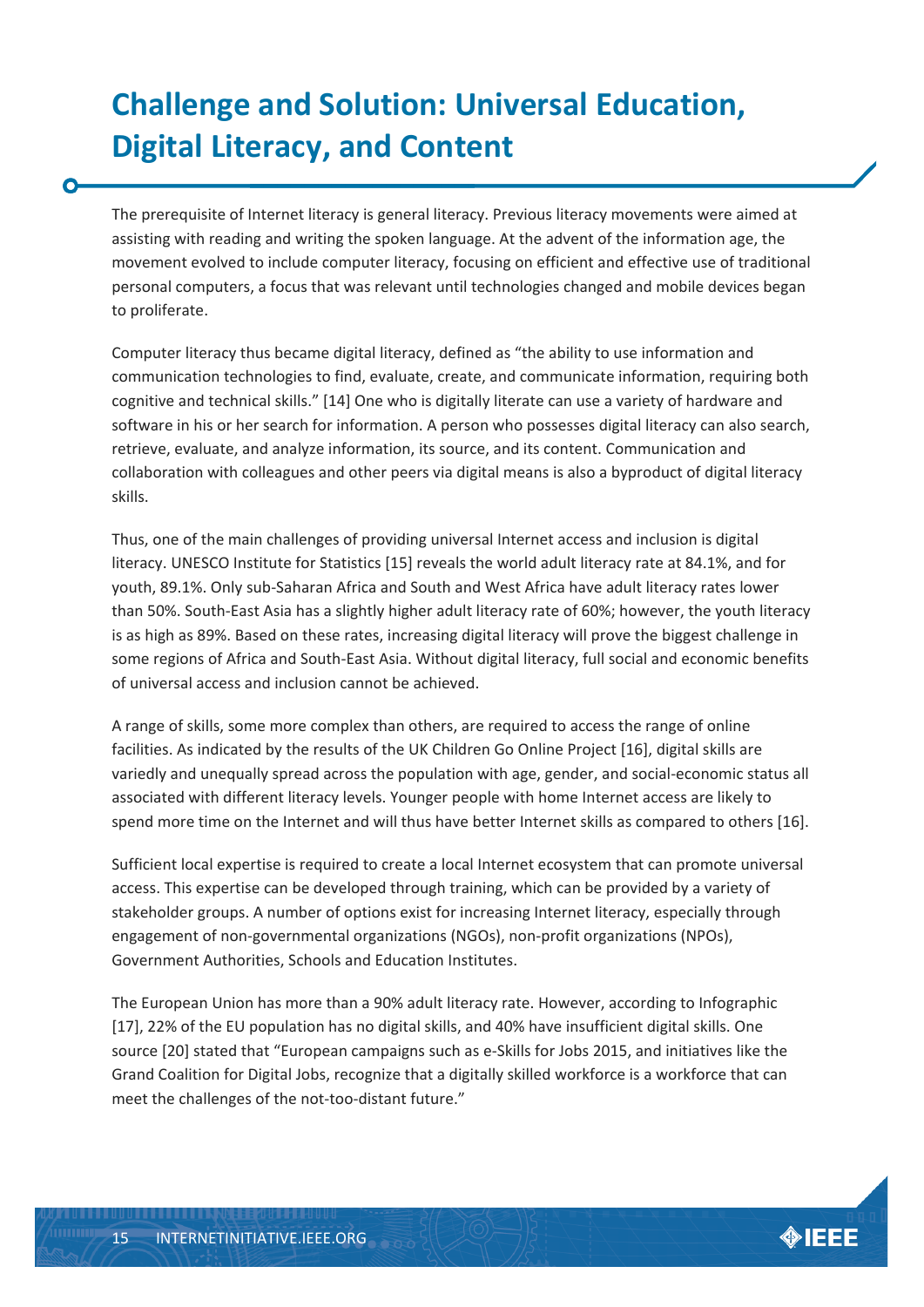According to the National Digital Literacy Mission Program India [18], only 10% of India's population can be considered digitally literate. Ironically, 62.6% of GDP comes from the service sector [18], which relies on digital literacy, and therefore insufficient effort by India in promoting digital literacy can be economically damaging. In India, many non-profit organizations have developed dedicated programs for increasing Internet literacy among schools, rural women's groups, employed individuals, and retired groups.

Only 28.1% [19] of Africans have Internet access, and the majority of users are located in South Africa, Nigeria, Kenya, Morocco and Egypt. In Africa, there are also a number of initiatives taken by NGOs, NPOs, Government, Educational Institutes and Business organizations to increase digital literacy. SAP SE (German Software Firm) [19] has taken an initiative from October 2016 to educate 150,000 youth across 30 African countries to increase digital literacy. However, several African countries [20] are investing heavily in Internet infrastructure and efforts to improve quality of access.

Another dimension to increase digital literacy is the use of regional languages for Internet content. Originally, the most common language used on the Internet was English; however, the English language is currently used online by only 30% of the total users. A total of 10 languages are used online by 82% [21] of the users. Besides English, these languages are German, Spanish, Chinese, Russian, Arabic, Japanese, Portuguese, French, and Malaysian. There are a total of 6000 languages in use today, 130 of them available on the Internet. In regions of Africa, very few dialects are available online.

In many developing countries, the introduction of mobile phones has spurred interest in literacy as new users develop an interest in text messaging. NGOs offer rudimentary literacy training including abbreviations and emojis common in text messaging. Cell phones are therefore stepping stones to the development of full adult literacy. [22]

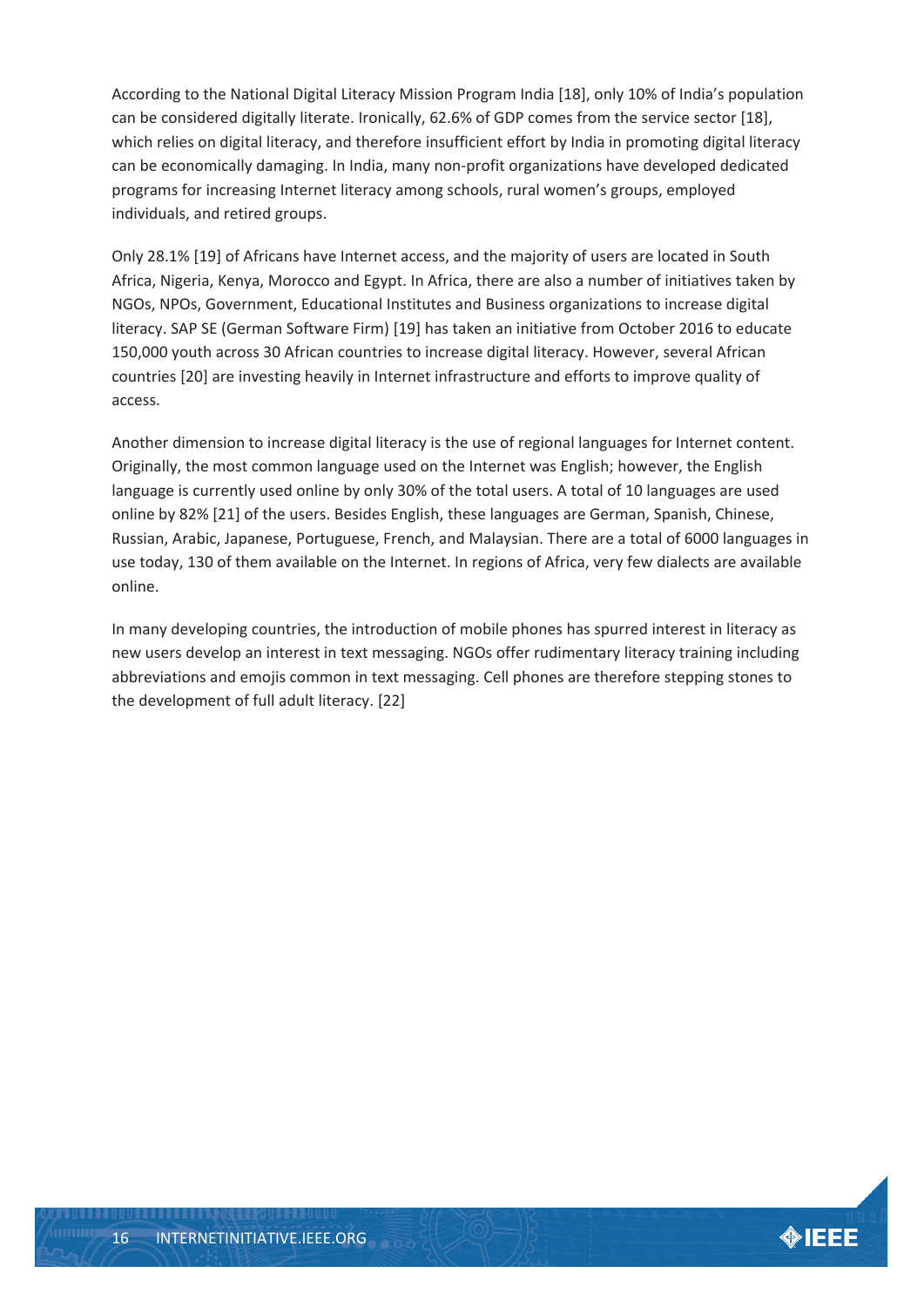# <span id="page-16-0"></span>**Challenge and Solution: Location and Availability**

Generally, availability of the Internet is greater in urban areas than in rural areas. Additionally, Internet service providers have usually targeted urban areas as a better return on investment than rural areas. Rural areas are not given priority for services mainly due to higher capital investments and lower returns on investments (ROI) where lower ROI is due to fewer users compared to urban areas, and where rural users are spread over larger distances. Therefore, mobile broadband and satellite Internet access is increasingly a key part of Internet delivery in rural areas.

Statistics from the World Bank in 2014 indicated that a total of 47% of the world population is living in rural areas. In the United States, 39% of the rural population does not have Internet access. However, the situation is more serious in South East Asia, where only 10% of the rural population has Internet access. Asia, Europe and Pacific countries are in similar situations. A mix of satellite and wireless broadband can provide access in rural areas in both Canada and the United States [23]. The same mixed approach can be adopted for most of the world, since building a fiber optic network can be expensive and time consuming.

In 2016, both China and India have witnessed a surge in mobile Internet connections, and even with 4G services the reliability of connection may be insufficient to satisfy the demand. Whether the location is rural or urban, customers are demanding high-speed Internet connections.

Universal access in remote and rural areas requires a thorough analysis of demand, willingness, and ability to pay for services. If services are too expensive, then local governments may have to provide external sources of funding or subsidies. Planning for universal access in remote and rural areas may not look the same for all countries. For Europe, the Middle East and North America, the density of population in rural areas is much lower compared with the density in Asia, the Pacific, and South America [23]. As a result, providing universal access to people in rural areas of Europe, the Middle East and North America will be more challenging than in other countries.

Regulators and local governments can look toward availability of better ICTs for reducing infrastructure costs and improving quality of services to rural areas. Several Universal Access Funds are established by local governments to provide broadband services to rural and remote areas.

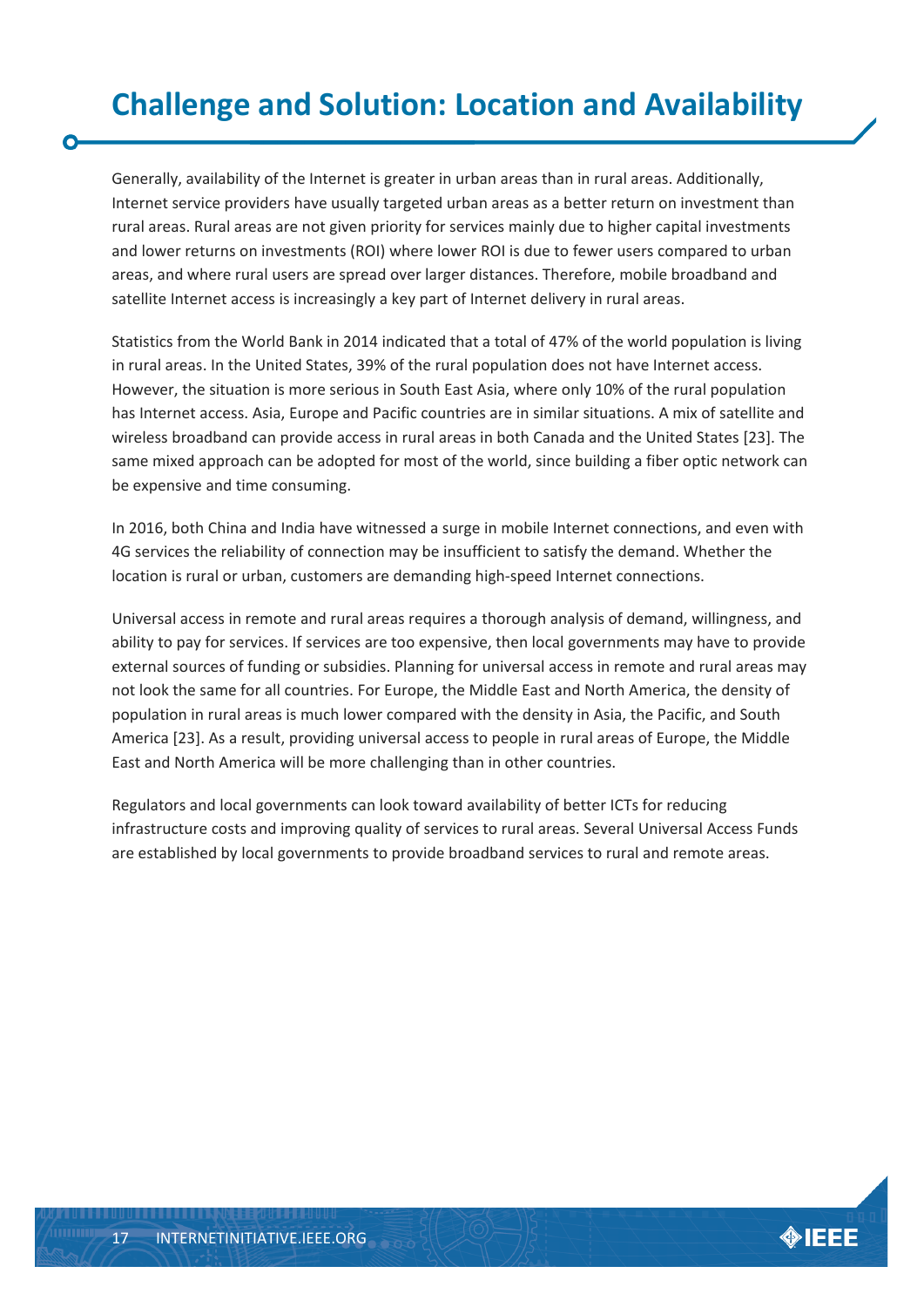# <span id="page-17-0"></span>**Challenge and Solution: Disinterest and Lack of Motivation**

Even with universal connectivity, not everyone will use the Internet until and unless the factor of disinterest is addressed. The first and foremost factor leading to disinterest is a lack of skills or digital literacy, as discussed above, with digital literacy being an essential piece to embracing universal connectivity and universal access. Without the necessary skills to support digital exploration, interest remains limited, and the ability to discover the enormous potential of the Internet stays untapped. Without digital awareness, users remain ignorant of digital skills and their advantages and applicability. Lack of awareness can build a sense of fear among potential users.

Many other factors can cause disinterest. A fear of abusing or being abused by the technology (for example, privacy concerns) can hamper embracing Internet access, as well as a fear of the loss of personal online data. In addition, the lack of relevant cultural, commercial, or scientific content feeds disinterest. Age can also sometimes be a factor that contributes to disinterest. These factors, if they persist, will exclude a certain percentage of people from pursuing Internet access.

In some countries, ethical and political limitations bar users from using the Internet to its optimum potential. Individuals are often restricted from finding the information they are looking for. In other countries, unnecessary cost and taxation on Internet usage hinders affordability for most citizens.

It must also be acknowledged that disinterest in Internet use and literacy may not be an option much longer as critical life tasks become more exclusively reliant on Internet use. The application process for jobs and government benefits is increasingly delegated to an exclusive online application process where possessing the basic cyber skills needed to fill out online forms are non- negotiable.

In order to overcome disinterest, the advantages of Internet use can be made explicit to potential users. However, to do this, users must also be convinced that they can trust the technology. For example, users cannot control the security of their data held by government and commercial organizations, but they often end up paying the cost of having their data stolen and sold. Potential users may put more trust in the Internet and become more interested in using it if they felt safer online.

Both education and relevance are posited as means to overcoming disinterest, where education empowers through choice, and relevance connects the use of the Internet to the user's daily functional needs. Active policy choices can help bridge Internet use advocacy, education, trust and technology towards a better leverage of Internet availability.

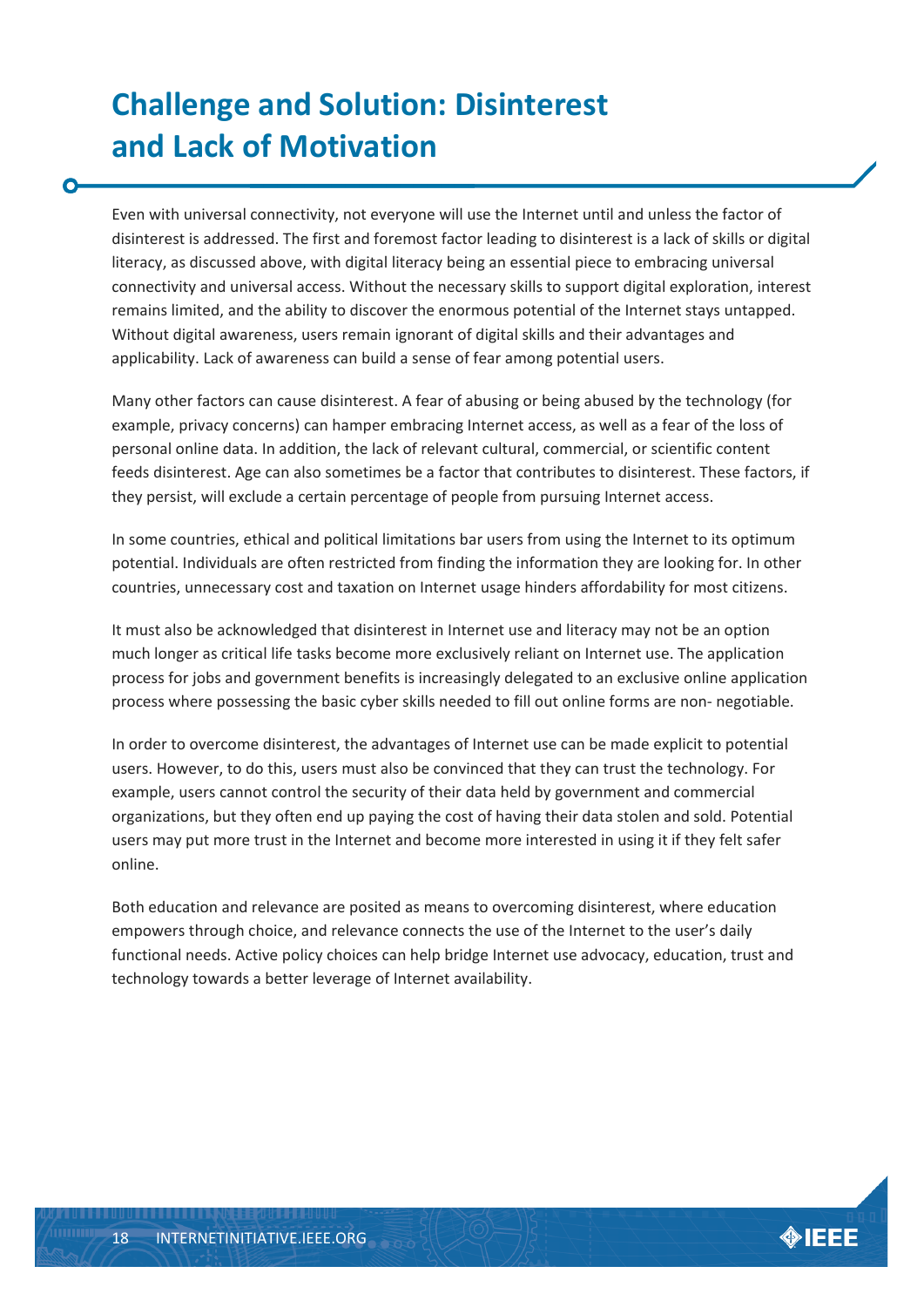## <span id="page-18-0"></span>**Conclusion**

Although the goal of providing near-universal Internet access appears achievable, the necessary conditions do not yet exist that would support the worthwhile endeavor of global inclusion for all.

First and foremost, a reliable source of electricity is needed to support the required ICT infrastructure. Solutions include using renewable energy sources to provide electricity if the traditional infrastructure is not yet in place. From that foundation, several issues need to be addressed to provide the network infrastructure necessary to support global Internet connectivity. Some solutions include DSL, fixed wireless, cable modem, fiber optics, mobile technologies, and aerial technologies such as drones, balloons, and satellites in various orbits.

Parallel to the infrastructure issue is the location and availability of connectivity providers. Developed countries typically have more choices, whereas undeveloped and less developed countries have fewer options.

Underlying the choices of network infrastructure and connectivity providers are the challenges of cost. This includes both cost of the infrastructure and cost of connectivity service. Business models will need to expand or be created to address these challenges. Even if all of these prerequisites are in place, universal access will occur only if there are supporting public policies in place. With the appropriate public policies, additional challenges include universal education, digital literacy, and content. In other words, making Internet content relevant for everyone must be addressed. And lastly, there will always be part of the population that is not interested in connectivity. The advantages of universal global Internet connectivity are many and varied, and the endeavor for achieving universal access for all will pose both new opportunities and continuing challenges.

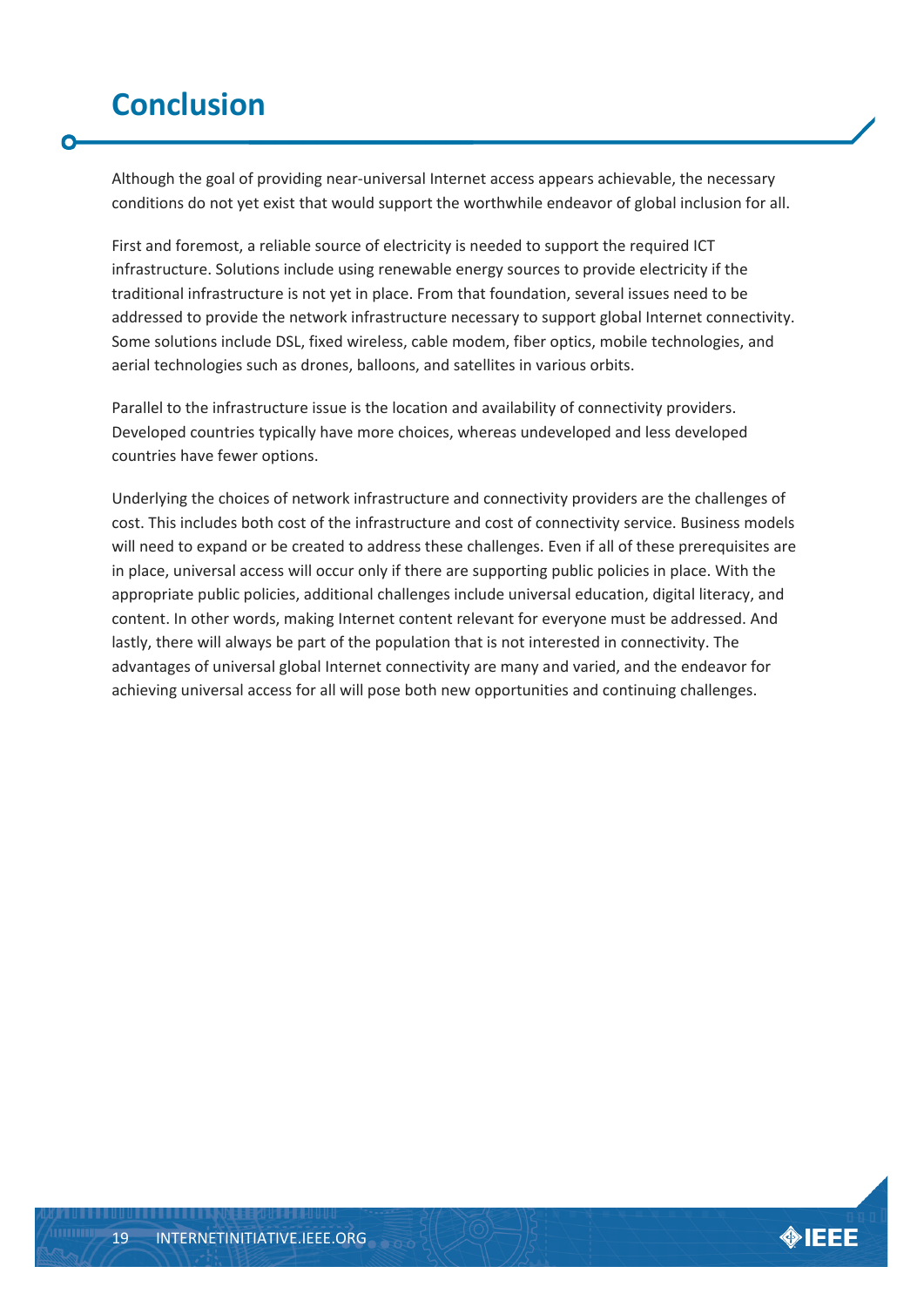### <span id="page-19-0"></span>**References**

- [1] Zeldin, Wendy. "UN Human Rights Council: First Resolution on Internet Free Speech." *The Library of Congress*. *Global Legal Monitor.* Vol. 12. 2012.
- [2] Goldsmith, Jeff. "How will the Internet change our health system." EC Hein (Ed.), *Nursing issues in the 21st century: Perspectives from the literature* (2001): 295-308.
- [3] Grossman, Lev. "Inside Facebook's Plan to Wire the World." Time (2014). Retrieved from:<http://time.com/facebook-world-plan/>
- [4] Goolsbee, Austan, and Jonathan Guryan. "The impact of Internet subsidies in public schools." *The Review of Economics and Statistics* 88.2 (2006): 336-347.
- [5] International Telecommunication Union. (2016). ICTs for a Sustainable World #ICT4SDG. Retrieved from: [http://www.itu.int/en/sustainable](http://www.itu.int/en/sustainable-%20world/Pages/default.aspx)[world/Pages/default.aspx](http://www.itu.int/en/sustainable-%20world/Pages/default.aspx)
- [6] Broadband Commission. The State of Broadband 2015: Broadband as a Foundation for Sustainable Development. ITU, 2015. Retrieved from [http://www.broadbandcommission.org/documents/reports/bb](http://www.broadbandcommission.org/documents/reports/bb-%20annualreport2015.pdf)[annualreport2015.pdf](http://www.broadbandcommission.org/documents/reports/bb-%20annualreport2015.pdf)
- [7] International Energy Agency, (2017). World energy outlook. Retrieved from: [http://www.worldenergyoutlook.org/resources/energydevelopment/e](http://www.worldenergyoutlook.org/resources/energydevelopment/energyaccess%20database/) [nergyaccess database/](http://www.worldenergyoutlook.org/resources/energydevelopment/energyaccess%20database/)
- [8] Branch, Geographic Products. "Urban and Rural." Urban and Rural Geography - U.S. Census Bureau, 1 Sept. 2012, Retrieved from: [www.census.gov/geo/reference/urban-rural.html](http://www.census.gov/geo/reference/urban-rural.html)
- [9] A.K. Bashir, Y. Ohsita, and M. Murata. A Distributed Virtual Data Center Network Architecture for the Future Internet. IEICE Tech. Rep., (IN2014- 165), pp. 261-266, Mar. 2015.
- [10] A.K. Bashir, Y. Ohsita, and M. Murata. Abstraction Layer Based Distributed Architecture for Virtualized Data Centers. Sixth International Conference on Cloud Computing, Grids, and Virtualization, pp. 46-51, Nice, France, 22-27, Mar. 2015.
- [11] ICT facts and figures 2016. Geneva. Retrieved from ITU's Website [http://www.itu.int/en/ITU-](http://www.itu.int/en/ITU-%20D/Statistics/Documents/facts/ICTFactsFigures2016.pdf)[D/Statistics/Documents/facts/ICTFactsFigures2016.pdf](http://www.itu.int/en/ITU-%20D/Statistics/Documents/facts/ICTFactsFigures2016.pdf)